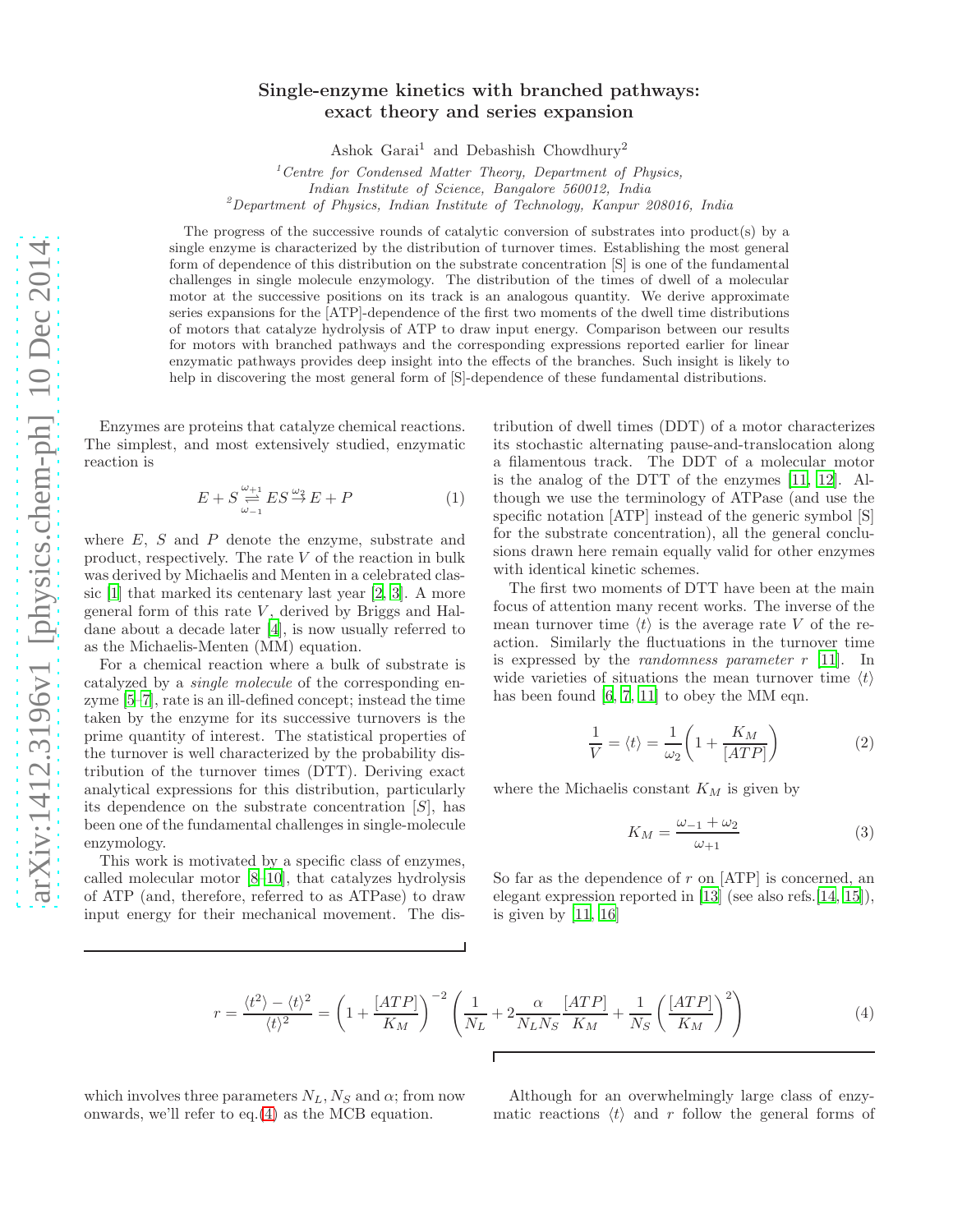

<span id="page-1-0"></span>FIG. 1: (Color online) The kinetic scheme of our model is shown. The integers  $...j-1, j, j+1...$  denote the spatial positions of the motor. At each spatial position the motor can exist in one of the two allowed "internal" states that are labelled by 1 and 2. The arrows and the associated symbols depict the allowed transitions and the corresponding rates. Note that in the limit  $\omega_b = 0$  this scheme reduces to the MM kinetics provided one identifies states 1 and 2 with the substrate-free and substrate-bound states of the enzyme and the rates  $\omega_h, \omega_s, \omega_f$ with  $\omega_{+1}, \omega_{-1}, \omega_2$ , respectively, in equation [\(1\)](#page-0-1).

eqs. $(2)$  and  $(4)$ , respectively [\[6\]](#page-4-10), significant deviations from it have been observed in case of a few exceptional

The branched pathways in the kinetics of KIF1A [\[17,](#page-4-15) [19\]](#page-4-17) (see fig[.1\)](#page-1-0) are suspected [\[11\]](#page-4-8) to cause deviations from the forms [\(2\)](#page-0-2) and [\(4\)](#page-0-0) for  $\langle t \rangle$  and r. In this letter we show that the expressions [\(2\)](#page-0-2) and [\(4\)](#page-0-0) correspond to the first couple of terms in the series obtained by expanding the corresponding exact results of ref.[\[19\]](#page-4-17) in terms of the appropriate variables that we have now identified. A comparison of the series expansions and exact expressions of  $\langle t \rangle$  and r for KIF1A with the corresponding expressions [\(2\)](#page-0-2) and [\(4\)](#page-0-0) highlight the contributions from the branched pathways in a systematic fashion. The new insight is likely to pave the way for eventual discovery of the most general expression for the  $[S]$ -dependence of  $\langle t \rangle$ and r.

The full exact expression for  $\langle t \rangle$  for the kinetic scheme shown in fig[.1](#page-1-0) is given by [\[19](#page-4-17)]

<span id="page-1-2"></span>
$$
\langle t \rangle = \frac{(2\omega_b + \omega_f + \omega_h + \omega_s) \left\{ \omega_b \sqrt{(2\omega_b + \omega_f + \omega_s - \omega_h)^2 + 4\omega_h \omega_s} + \omega_f \omega_h - \omega_b (2\omega_b + \omega_f + \omega_s - \omega_h) \right\}}{\{(2\omega_b + \omega_f)\omega_h\}^2}
$$
(5)

which reduces to the simpler form [\(2\)](#page-0-2) when  $\omega_b = 0$ . For convenience, we introduce the symbols

<span id="page-1-4"></span>
$$
\gamma = \omega_s / (2\omega_b + \omega_f + \omega_s),\tag{6}
$$

 $y = (2\omega_b + \omega_f + \omega_s)/\omega_h$ , and assume that

<span id="page-1-1"></span>
$$
(1-y)^2 \gg 4\gamma y \tag{7}
$$

The approximation [\(7\)](#page-1-1) is valid if  $\omega_b$  is sufficiently small and  $\omega_h$  is much larger than both  $\omega_s$  and  $\omega_f$ . Small  $\omega_b$ 

helps in examining the connection with the limit  $\omega_b = 0$ . Moreover, since

$$
\omega_h = \omega_h^0[ATP],\tag{8}
$$

where  $\omega_h^0$  is independent of ATP concentration, large  $\omega_h$ corresponds to high concentration of ATP provided  $\omega_h^0$  is not too small.

Under the approximation [\(7\)](#page-1-1), eq.[\(5\)](#page-1-2) reduces to

<span id="page-1-3"></span>
$$
\langle t \rangle = \frac{1}{(2\omega_b + \omega_f)} \left\{ 1 + \frac{2\gamma\omega_b + \omega_f}{2\omega_b + \omega_f} \frac{\kappa}{[ATP]} \right\} + \frac{2\omega_b}{(2\omega_b + \omega_f)^2} \left( \frac{\kappa}{[ATP]} \right)^2 \sum_{m=0}^M \zeta_m \left( \frac{\kappa}{[ATP]} \right)^m, \tag{9}
$$

where the Michaelis-like constant  $\kappa$  is given by

$$
\kappa = \frac{2\omega_b + \omega_f + \omega_s}{\omega_h^0}.
$$
\n(10)

and  $M \to \infty$ ; the analytical expressions for the first five coefficients  $\zeta_m$   $(m = 0, 1, ..., 4)$  in [\(9\)](#page-1-3) are given in appendix A in terms of the rate constants  $\omega$ s. As  $\omega_b \to 0$ ,  $\kappa \to K_M$  and the approximate expression [\(9\)](#page-1-3) also reduces to the form [\(2\)](#page-0-2).

In fig[.2](#page-2-0) we have plotted the predictions of the series in [\(9\)](#page-1-3) for  $M = 0, 1, 2, 3, 4$  and compared these with the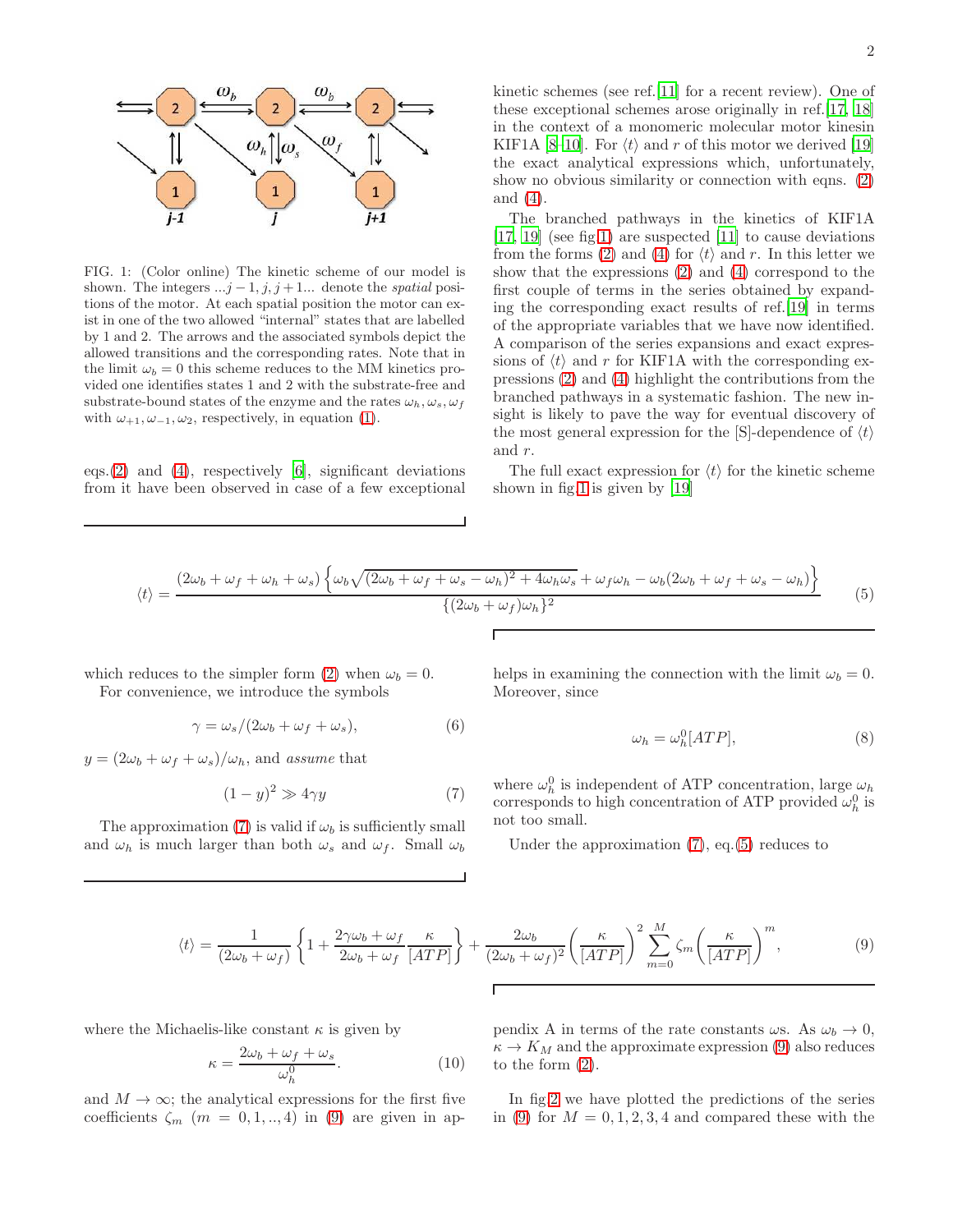corresponding prediction of the exact expression [\(5\)](#page-1-2). The higher is the value of  $M$ , the better is the agreement with the exact result.



<span id="page-2-0"></span>FIG. 2: (Color online) Average ATPase rate is plotted as a function of ATP concentration using inverse of the Eq.[\(5\)](#page-1-2) (red), and Eq.[\(9\)](#page-1-3) (dotted lines for  $M =$  $0(Blue), 1(Magenta), 2(Grey), 3(Green), 4(Black))$  for  $\omega_b =$  $1125s^{-1}$ . Other parameters are as follows:  $\omega_f = 55s^{-1}$  and  $\omega_s = 145s^{-1}.$ 

For a graphical test of the range of validity of the ap-proximate expression [\(9\)](#page-1-3) we plot the inverse of  $\langle t \rangle$  (i.e., the average rate) in Fig[.3](#page-2-1) as a function of ATP concen-

tration for a few different values of  $\omega_b$ . Even with M as low as 4, the predictions of [\(9\)](#page-1-3) are practically indistinguishable from those of [\(5\)](#page-1-2), except at very low [ATP] (see the inset of Fig[.3\)](#page-2-1).



<span id="page-2-1"></span>FIG. 3: (Color online) Average ATPase rates obtained from the exact expression [\(5\)](#page-1-2) are plotted against [ATP] by continuous curves for  $\omega_b = 0 \text{ (red)}$ ,  $\omega_b = 30s^{-1}$  (blue),  $\omega_b = 50s^{-1}$ (magenta) and  $\omega_b = 100s^{-1}$  (green)). Black dotted lines for the respective  $\omega_b$  values are obtained from the approximated expression [\(9\)](#page-1-3). Other parameters used for this plot are  $\omega_s = 145s^{-1}, \omega_f = 55s^{-1}.$ 

The exact expression for  $r$  in this model is [\[19\]](#page-4-17)

<span id="page-2-3"></span>
$$
r = \frac{2(2\omega_b + \omega_f)\omega_h \left[ (2\omega_b + \omega_f)\omega_h - (2\omega_b + \omega_f + \omega_h + \omega_s)^2 \right]}{(2\omega_b + \omega_f + \omega_h + \omega_s)^2 \left[ \omega_b(2\omega_b + \omega_f + \omega_s - \omega_h) - \omega_f\omega_h - \omega_b\sqrt{(2\omega_b + \omega_f + \omega_s - \omega_h)^2 + 4\omega_h\omega_s} \right]} - 1 \quad (11)
$$



<span id="page-2-5"></span>FIG. 4: (Color online) Randomness parameter evaluated from the approximate expression [\(13\)](#page-2-2) for  $\omega_b = 1 \text{ s}^{-1}$  is compared with the corresponding prediction of the exact expression [\(11\)](#page-2-3) by plotting both against [ATP]. The other parameters used for this figure are  $\omega_s = 145 \text{s}^{-1}$ ,  $\omega_f = 55 \text{s}^{-1}$ , and  $\omega_h^0 = 1000 \text{s}^{-1}$ per mole.

In all the plots made above we used  $\omega_h^0 = 10^7 \text{s}^{-1}$  per mole. But, for approximating [\(11\)](#page-2-3) by an infinite series that correlates directly with eq. $(4)$ , we now also *assume* that  $\omega_h^0$  is sufficiently small so that

<span id="page-2-4"></span>
$$
[ATP]/\kappa \ll 1, \quad \text{in spite of high} \ [ATP]. \tag{12}
$$

Under the approximations  $(7)$  eq. $(11)$  reduces to

<span id="page-2-2"></span>
$$
r = \left(1 + \frac{[ATP]}{\kappa}\right)^{-2} \sum_{n=0}^{\infty} \xi_n \left(\frac{[ATP]}{\kappa}\right)^n; \qquad (13)
$$

the expressions for the first six coefficients  $\xi_n(n)$  $(0, 1, \ldots, 5)$  are given in the appendix B. The series in eq.[\(13\)](#page-2-2) converges rapidly because of the condition [\(12\)](#page-2-4) and it reduces to eq.[\(4\)](#page-0-0) for  $\omega_b = 0$ . Over physiologically relevant range of concentration of ATP, which hardly ever exceeds few mM, the expression [\(13\)](#page-2-2) can yield highly accurate estimate of  $r$ , as demonstrated by the graphical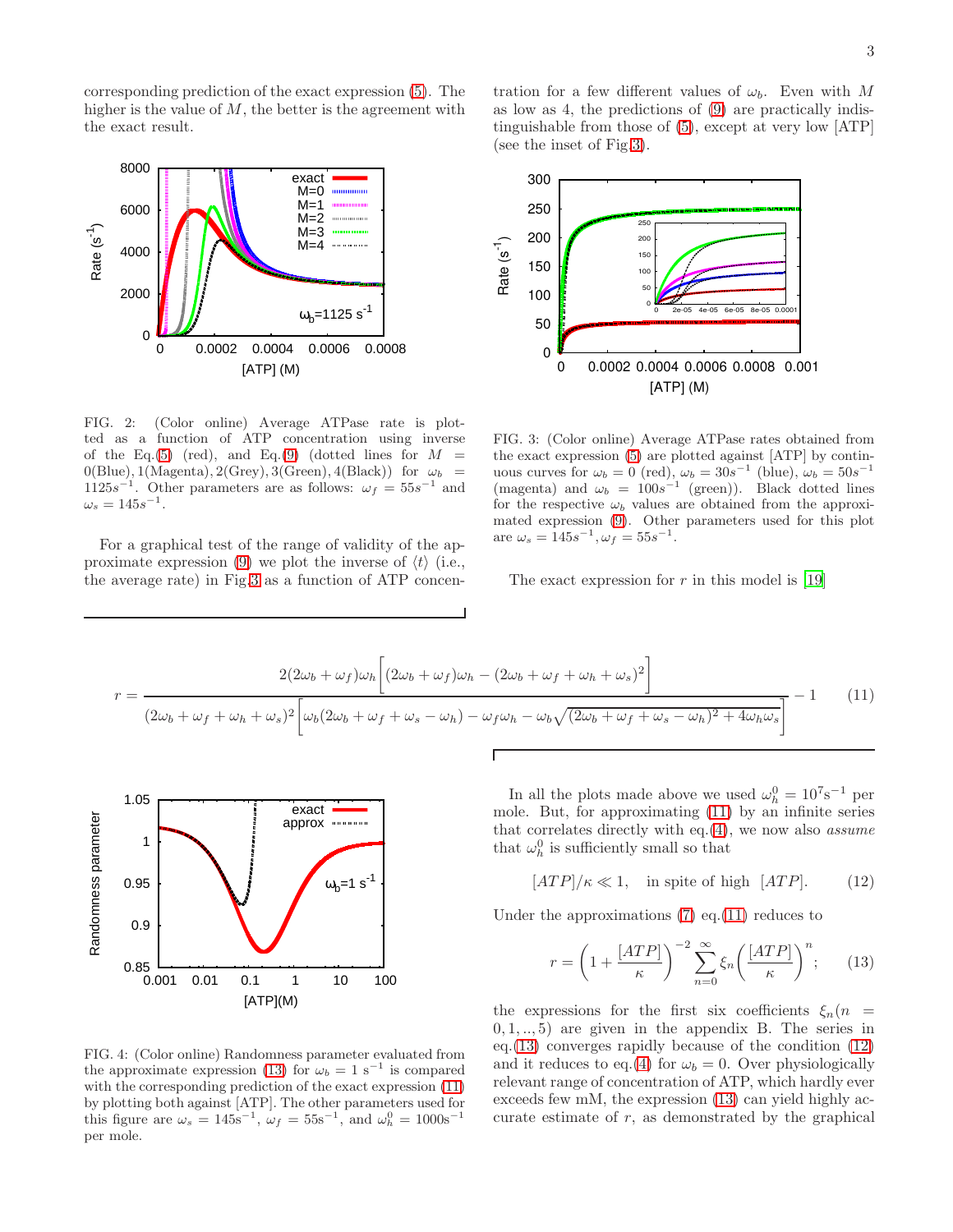comparison with the corresponding exact result [\(11\)](#page-2-3) in fig[.4\)](#page-2-5).

In almost all branches of physical sciences series expansion has been an extremely powerful tool for systematic approximation of important quantities. In the same spirit in this letter we have introduced series expansion method for analyzing stochastic kinetics in single-molecule enzymology and single-motor biophysics. We have also established the utility of these generalized MM and MCB equations [\[20](#page-4-18)] by comparing these with the corresponding exact results. The series expansion approach is expected to be very useful if exact analytical treatment is impossible because of the complexity of the network of pathways in the mechano-chemical kinetics of the system.

## Appendix A: Coefficients of the series for  $\langle t \rangle$

$$
\zeta_0 = -(1 - \gamma)^2, \tag{A1}
$$

$$
\zeta_1 = 2\gamma (1 - \gamma)^2,\tag{A2}
$$

$$
\zeta_2 = \gamma (2 - 5\gamma)(1 - \gamma)^2, \tag{A3}
$$

$$
f_{\rm{max}}
$$

$$
\zeta_3 = 2\gamma (1 - 6\gamma + 7\gamma^2)(1 - \gamma)^2, \tag{A4}
$$

$$
\zeta_4 = \gamma \bigg( 2 + 5\gamma \bigg[ \gamma \left\{ 20 + 7\gamma (4\gamma - 5) \right\} - 5 \bigg] \bigg) \tag{A5}
$$

where  $\gamma$  is given by eq.[\(6\)](#page-1-4).

## Appendix B: Coefficients of the series for r

$$
\xi_0 = \frac{4\omega_b + \omega_f + \omega_s}{\omega_f + \omega_s} \tag{B1}
$$

$$
\xi_1 = \frac{2\left(2\omega_b\omega_f + \omega_s(\omega_f + \omega_s)\right)}{(\omega_f + \omega_s)^2}
$$
(B2)

$$
\xi_2 = \frac{16\omega_b^3 \omega_f^2 + \omega_f (\omega_f + \omega_s)^4 + 2\omega_b (\omega_f + \omega_s)(4\omega_f + 5\omega_s)(\omega_f^2 + \omega_s^2) + 4\omega_b^2 (5\omega_f^3 + 5\omega_f^2 \omega_s + 3\omega_f \omega_s^2 + \omega_s^3)}{(2\omega_b + \omega_f)(\omega_f + \omega_s)^3 (2\omega_b + \omega_f + \omega_s)}
$$
(B3)

$$
\xi_3 = \frac{4\omega_b\omega_s}{(2\omega_b + \omega_f)(\omega_f + \omega_s)^4(2\omega_b + \omega_f + \omega_s)^2} \left[ -4\omega_b^2\omega_f(3\omega_f + 2\omega_s)^2 - 2\omega_b(\omega_f + \omega_s)(3\omega_f + 2\omega_s)(3\omega_f^2 - 4\omega_s^2) \right]
$$
  
-  $3(\omega_f + \omega_s)^3(\omega_f^2 - \omega_f\omega_s - 3\omega_s^2) - 8\omega_b^3(3\omega_f^2 + 3\omega_f\omega_s + \omega_s^2) \right]$  (B4)

$$
\xi_{4} = \frac{4\omega_{b}\omega_{s}}{(2\omega_{b} + \omega_{f})^{2}(\omega_{f} + \omega_{s})^{5}(2\omega_{b} + \omega_{f} + \omega_{s})^{3}} \left[ -3\omega_{f}^{3}(2\omega_{b} + \omega_{f})^{5} - 3\omega_{f}^{2}(2\omega_{b} + \omega_{f})^{5}\omega_{s} \right. \\
\left. + \omega_{f}(2\omega_{b} + \omega_{f})^{3}(16\omega_{b}\omega_{f} - 4\omega_{b}^{2} + 51\omega_{f}^{2})w_{s}^{2} + \omega_{f}(2\omega_{b} + \omega_{f})^{2}(40\omega_{b}^{2} + 246\omega_{b}\omega_{f} + 195\omega_{f}^{2})\omega_{s}^{3} \right. \\
\left. + (2\omega_{b} + \omega_{f})(24\omega_{b}^{3} + 348\omega_{b}^{2}\omega_{f} + 716\omega_{b}\omega_{f}^{2} + 315\omega_{f}^{3})\omega_{s}^{4} + (160\omega_{b}^{3} + 840\omega_{b}^{2}\omega_{f} + 922\omega_{b}\omega_{f}^{2} + 267\omega_{f}^{3})\omega_{s}^{5} \right. \\
\left. + (160\omega_{b}^{2} + 330\omega_{b}\omega_{f} + 117\omega_{f}^{2})\omega_{s}^{6} + (50\omega_{b} + 21\omega_{f})\omega_{s}^{7} \right]
$$
\n(B5)

$$
\xi_{5} = \frac{4\omega_{b}\omega_{s}}{(2\omega_{b} + \omega_{f})^{2}(\omega_{f} + \omega_{s})^{6}(2\omega_{b} + \omega_{f} + \omega_{s})^{4}} \left[ -3\omega_{f}^{4}(2\omega_{b} + \omega_{f})^{6} + 3\omega_{f}^{3}(\omega_{f} - 2\omega_{b})(2\omega_{b} + \omega_{f})^{5}\omega_{s} \right. \\ \left. + 2\omega_{f}^{2}(2\omega_{b} + \omega_{f})^{4}(31\omega_{b}\omega_{f} - 2\omega_{b}^{2} + 71\omega_{f}^{2})\omega_{s}^{2} + 2\omega_{f}^{2}(2\omega_{b} + \omega_{f})^{3}(76\omega_{b}^{2} + 404\omega_{b}\omega_{f} + 329\omega_{f}^{2})\omega_{s}^{3} \right. \\ \left. + 12\omega_{f}(2\omega_{b} + \omega_{f})^{2}(12\omega_{b}^{3} + 135\omega_{b}^{2}\omega_{f} + 271\omega_{b}\omega_{f}^{2} + 126\omega_{f}^{3})\omega_{s}^{4} + 2(2\omega_{b} + \omega_{f})(24\omega_{b}^{4} + 732\omega_{b}^{3}\omega_{f} + 3034\omega_{b}^{2}\omega_{f}^{2} \right. \\ \left. + 3365\omega_{b}\omega_{f}^{3} + 1036\omega_{f}^{4})\omega_{s}^{5} + 2(256\omega_{b}^{4} + 2580\omega_{b}^{3}\omega_{f} + 5644\omega_{b}^{2}\omega_{f}^{2} + 4027\omega_{b}\omega_{f}^{3} + 889\omega_{f}^{4})\omega_{s}^{6} + 6(140\omega_{b}^{3} + 626\omega_{b}^{2}\omega_{f} + 628\omega_{b}\omega_{f}^{2} + 157\omega_{f}^{3})\omega_{s}^{7} + (556\omega_{b}^{2} + 1036\omega_{b}\omega_{f} + 283\omega_{f}^{2})\omega_{s}^{8} + (130\omega_{b} + 37\omega_{f})\omega_{s}^{9} \right]
$$
 (B6)